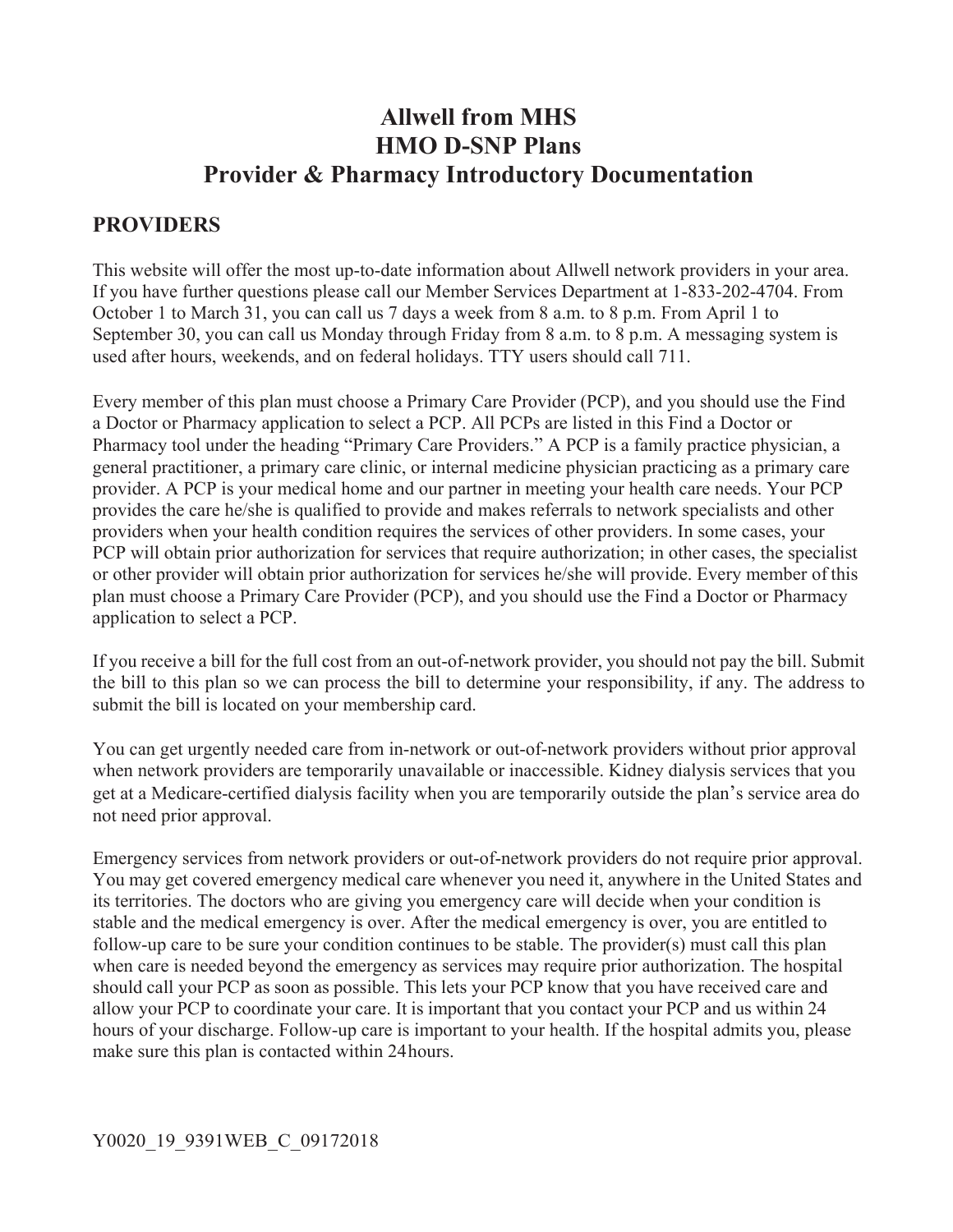#### **What is the service area for Allwell from MHS?**

The counties in our service area are listed below.

**Allwell Dual Medicare:** Adams, Allen, Bartholomew, Benton, Blackford, Boone, Brown, Carroll, Cass, Clark, Clay, Clinton, Crawford, Daviess, DeKalb, Dearborn, Decatur, Delaware, Dubois, Elkhart, Fayette, Floyd, Fountain, Franklin, Fulton, Gibson, Grant, Greene, Hamilton, Hancock, Harrison, Hendricks, Henry, Howard, Huntington, Jackson, Jasper, Jay, Jefferson, Jennings, Johnson, Knox, Kosciusko, La Porte, LaGrange, Lake, Lawrence, Madison, Marion, Marshall, Martin, Miami, Monroe, Montgomery, Morgan, Newton, Noble, Ohio, Orange, Owen, Parke, Perry, Pike, Porter, Posey, Pulaski, Putnam, Randolph, Ripley, Rush, Scott, Shelby, St. Joseph, Spencer, Starke, Steuben, Sullivan, Switzerland, Tippecanoe, Tipton, Union, Vanderburgh, Wabash, Warren, Warrick, Washington, Wayne, Wells, White and Whitley

### **How do you find Allwell from MHS providers in your area?**

The Find a Doctor or Pharmacy application is organized by provider type, county, and city. Look for the type of provider first (for example, PCP, cardiologist, etc.), then look for your county and city to find a provider close to your home.

If you have questions about Allwell or require assistance in selecting a PCP, please call our Member Services Department at 1-833-202-4704. From October 1 to March 31, you can call us 7 days a week from 8 a.m. to 8 p.m. From April 1 to September 30, you can call us Monday through Friday from 8 a.m. to 8 p.m. A messaging system is used after hours, weekends, and on federal holidays. TTY users should call 711.

# **PHARMACY**

To get a complete description of your prescription coverage, including how to fill your prescriptions, please review the *Evidence of Coverage* and Allwell's formulary.

We call the pharmacies on this list our "network pharmacies" because we have made arrangements with them to provide prescription drugs to Plan members. In most cases, your prescriptions are covered under Allwell only if they are filled at a network pharmacy or through our mail order pharmacy service. Once you go to one pharmacy, you are not required to continue going to the same pharmacy to fill your prescription but can switch to any other of our network pharmacies. We will fill prescriptions at nonnetwork pharmacies under certain circumstances as described in our *Evidence of Coverage*.

The website will offer the most up-to-date list of pharmacies. You may also call Member Services for updated Pharmacy information.

You can get prescription drugs shipped to your home through our network mail order delivery service. For more information, please contact us at the number below.